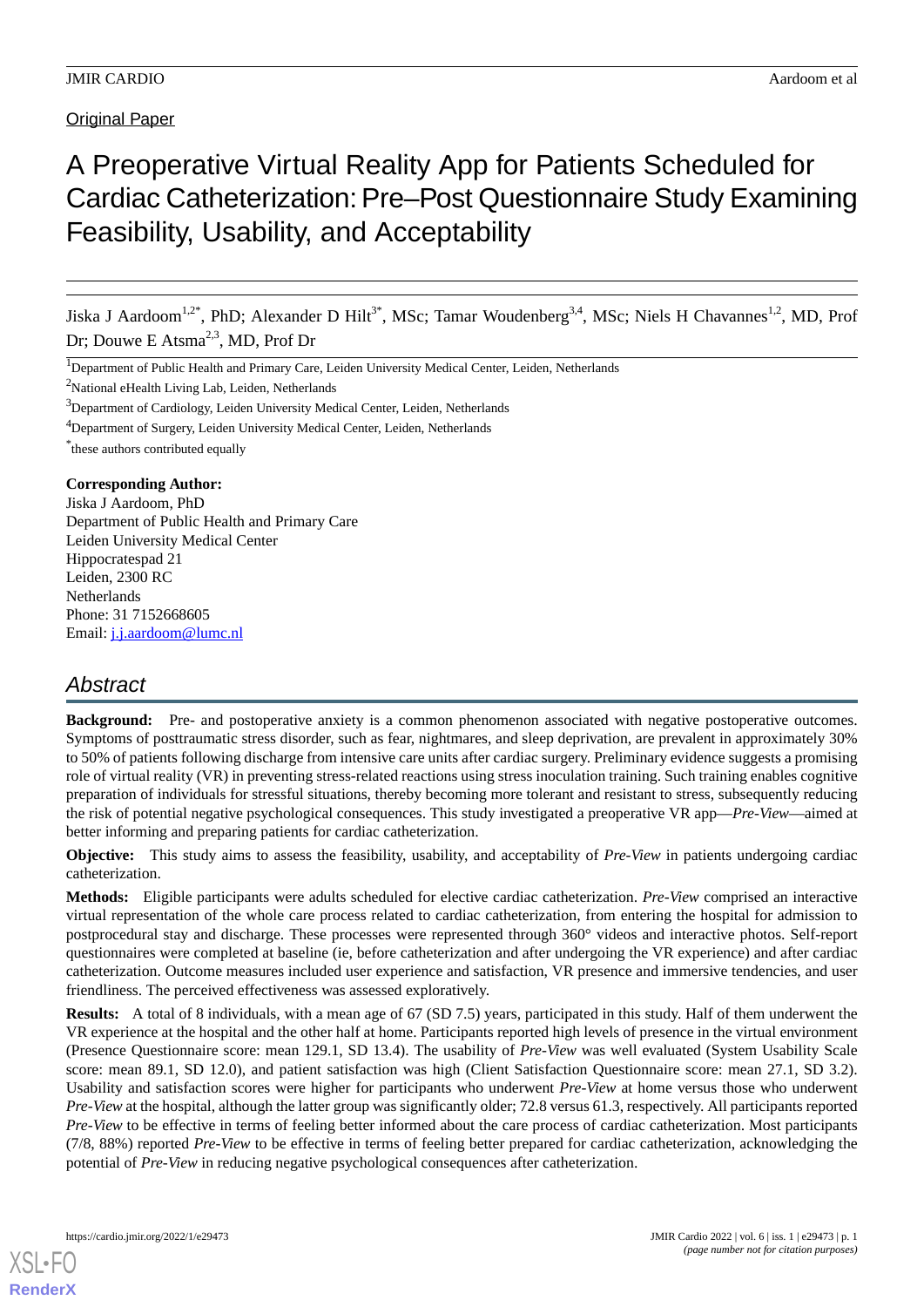**Conclusions:** The results provide initial support for the feasibility and acceptability of a preoperative VR app, creating a virtual environment that supports patient education and preparation for upcoming cardiac catheterization. More studies are needed to further investigate the effects of VR as a tool to better prepare patients for medical procedures, its effectiveness in reducing negative patient outcomes (eg, anxiety, stress, and postoperative recovery outcomes), and the generalizability of effects across different settings and patient populations.

*(JMIR Cardio 2022;6(1):e29473)* doi: [10.2196/29473](http://dx.doi.org/10.2196/29473)

### **KEYWORDS**

virtual reality; cardiac catheterization; stress inoculation training; preoperative anxiety; acceptability; feasibility; presence; immersive tendencies; presence; patient education; mobile phone

### *Introduction*

#### **Background**

Coronary artery disease is one of the 3 most common cardiovascular pathologies and plays a major role in mortality and morbidity worldwide [\[1\]](#page-8-0). The occlusion of coronary vessels can lead to myocardial infarction and eventually, death. Cardiac catheterization has evolved over many decades, drastically decreasing the number of deaths after acute myocardial infarction and relieving anginal complaints in an elective setting [[2\]](#page-8-1). Overall, the clinical admission for such a procedure is short; however, psychological complaints regularly arise afterward. Approximately 30% to 50% of patients have been found to experience depression and symptoms of posttraumatic stress disorder (PTSD), such as fear, nightmares, and sleep deprivation, following cardiac surgery [\[3](#page-8-2)-[6\]](#page-8-3). Such negative psychological outcomes can adversely affect patient recovery [[3](#page-8-2)[,7](#page-8-4),[8\]](#page-8-5). More specifically, studies have shown depression to be a strong risk factor for cardiac events, cardiac complications, and cardiac mortality following bypass surgery [[3,](#page-8-2)[9](#page-9-0)[,10](#page-9-1)]. Furthermore, lower levels of quality of life and psychological functioning have been demonstrated in subgroups of patients reporting symptoms of PTSD after bypass surgery [[5\]](#page-8-6).

Previous research has demonstrated that preoperative education is a promising method to improve postsurgical outcomes, such as decreasing levels of anxiety and depression, improving recovery, and increasing patient satisfaction [\[11](#page-9-2)-[15\]](#page-9-3). Preoperative patient education can be provided through verbal advice and written information. By informing and educating patients about the care process, such as surgery and hospital admission procedures, patients might feel more at ease and prepare for hospital admission and surgery accordingly.

The incorporation of multimedia tools has been suggested to be beneficial in terms of increasing patient satisfaction, perceived benefits, and understanding treatments [[16-](#page-9-4)[18](#page-9-5)]. New technologies such as virtual reality (VR) [[19\]](#page-9-6) is a successful tool in the education of patients [[16-](#page-9-4)[18](#page-9-5)]. Furthermore, VR can be used to desensitize patients to stressful events. VR exposure therapy is being increasingly used to treat PTSD and anxiety disorders [[20](#page-9-7)[-24](#page-9-8)]. Furthermore, preliminary evidence suggests that VR and stress inoculation training (SIT) can be successfully used to prevent stress-related reactions, such as PTSD. SIT can help prepare individuals for stressful situations (eg, as combat or battlefield stressors or medical emergencies or treatments) to reduce the risk of potential negative psychological consequences. When using VR during SIT, individuals can be

pre-exposed to a stressor in a gradual and controlled manner. This is theorized to enable individuals to prepare themselves for an actual stressful event, thereby becoming more tolerant and resistant to stress. Indeed, using VR in the context of SIT, for example, has been shown to be a promising approach to prepare military personnel for combat situations [[25-](#page-9-9)[28\]](#page-9-10), enhancing resilience, and potentially preventing PTSD-related symptoms.

In this study, a VR app—*Pre-View*—was used to investigate whether VR can be a useful medium in the preoperative management of cardiac patients undergoing elective cardiac catheterization. *Pre-View* combines preoperational education with virtual experience of the care process for elective cardiac catheterization in a Dutch university medical center. Using *Pre-View*, participants could virtually experience the whole process, from entering the hospital for admission until the moment of elective catheterization without showing the procedure itself, and to the postprocedural stay and discharge. The benefit of the VR experience over written or verbal information is that the patient is in control of the information he or she receives. The patient decides where to look and where to go to, and the app adjusts to that correspondingly. This increases the feeling of *being present*in the virtual environment, with *presence* referring to the subjective experience of being in a digital environment, while physically being in another [[29\]](#page-9-11). The sense and quality of this presence are considered important factors for the efficacy of VR exposure therapy [\[30](#page-9-12)]. The quantification of presence can also be used as an evaluative measure for virtual experience [\[31](#page-9-13)].

### **Objectives**

This pilot study aims to assess the feasibility and acceptability of using the VR app, *Pre-View*, as a medium to inform and prepare patients for their upcoming elective cardiac catheterization.

# *Methods*

#### **Participant Recruitment and Eligibility Criteria**

Participants were recruited from the Cardiology Department of the Leiden University Medical Center (LUMC), where they were listed for elective cardiac catheterization. Patients were eligible to participate if they were (1) aged  $\geq$ 18 years; (2) able to speak and understand the Dutch language; (3) scheduled for elective cardiac catheterization; (4) able to undergo a VR experience, that is, not having impaired eyesight and a known history of epilepsy; and  $(5)$  not having undergone a previous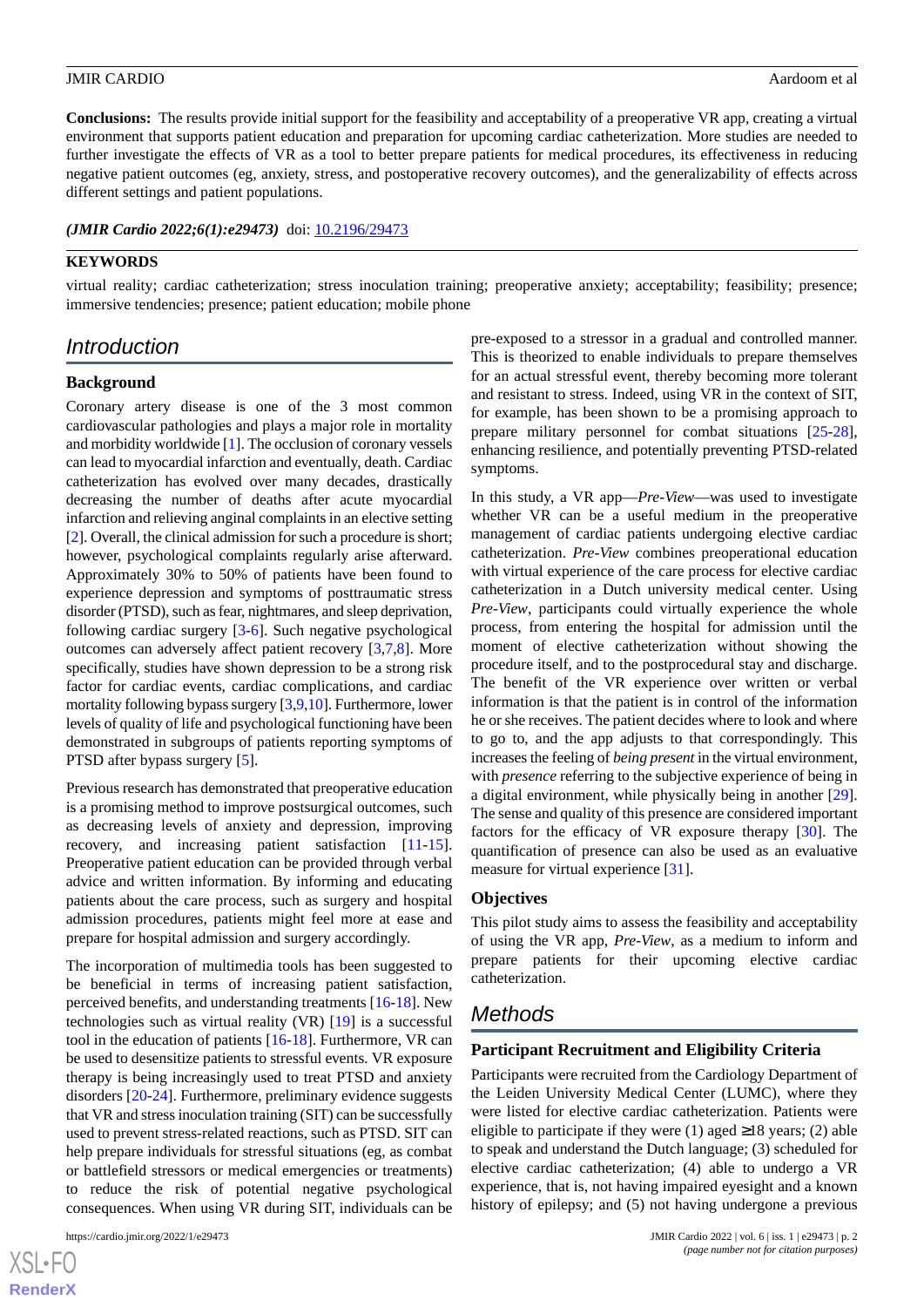cardiac catheterization. Participants were recruited and enrolled between January 6, 2020, and February 27, 2020.

### **Ethical Considerations**

The study was approved by the local medical ethics committee of the LUMC (protocol number: P19-068), and subsequently, a declaration of no objection was obtained from the Medical Ethics Review Committee. Interested participants received written information about the study and provided informed consent.

#### **Procedure**

Potentially eligible patients (ie, aged ≥18 years and not having undergone previous cardiac catheterization) were approached and informed by email or telephone by a research intern (author TW). Subsequently, the VR experience was planned 1 or 2 weeks before the scheduled elective cardiac catheterization. Participants could choose to either undergo VR experience at home or at the hospital. In the hospital, participants were welcomed at the outpatient clinic for heart disease at the LUMC. When participants chose to undergo the experience at home, the research assistant visited the patient at home. Other than location, the process of undergoing the VR experience was identical. Patients were informed on how to use the VR app, after which they could independently undergo the experience. The research assistant was present to assist with any technical difficulties. Directly after completion of the VR experience, participants were asked to fill out a set of paper questionnaires assessing sociodemographic characteristics (ie, age and gender), presence, immersive tendencies, and questions related to satisfaction and usability (for more details, see the *Measures* section). Patients' perceived effectiveness of *Pre-View* was assessed by a telephone call after cardiac catheterization to enable patients to reflect on whether and how *Pre-View* may have supported them during the process of preparation for the surgery, as well as during and after the catheterization.

#### <span id="page-2-0"></span>**VR Experience: Pre-View**

Patients underwent VR experience via a head-mounted display, the Oculus Rift Go device ([Figure 1\)](#page-2-0). The headset was individually adjustable even for participants wearing glasses. Within the VR environment, patients were provided with an interactive representation of the whole care process related to cardiac catheterization; in general, they could experience the day of heart catheterization. This encompassed the patient journey from entering the hospital for admission to the postprocedural stay. Heart catheterization itself was not presented but the related processes were as follows: patients were virtually transferred in a hospital bed with wheels to the operating room, where the cardiologist would briefly explain the procedure. The experience was represented through both video and interactive photos, which were captured and recorded during the development process of the VR app. Topics such as "What will happen in the ward?", "What kind of clothing do I need?", and "Who are allowed to stay?" as well as topics such as "What medication is given after the procedure?" and "Can I eat before the surgery?" were addressed during the experience. The experience was fully interactive; patients could choose objects or persons (eg, nurses or cardiologists) to gain more information on relevant topics on the care process at every stage of the stay. To do so, patients simply had to gaze for a few seconds at the object or person to select it. Hence, there was no need to press a button on the controller physically. For example, patients could gaze at the personnel around them when virtually lying in the hospital bed, after which an explanation would be given about the type of personnel they were (eg, nurse or cardiologist) and what their role during the stay or catheterization would be (to perform the procedure, to assist, etc). Further interaction took place through short quizzes, for example, choosing the right floor in the virtual elevator when patients need to find their way through the hospital toward the cardiology department. A detailed overview of the total experience is provided in [Table 1.](#page-3-0) An example of a 360° photo can be found in [Multimedia Appendix 1.](#page-8-7) All images and videos shown were context-specific, meaning that they were captured and recorded at the LUMC with actual LUMC staff to enhance feelings of relevance and realism. The VR experience lasted approximately 20 minutes, depending on the time a patient spent in each module.







https://cardio.jmir.org/2022/1/e29473 JMIR Cardio 2022 | vol. 6 | iss. 1 | e29473 | p. 3 *(page number not for citation purposes)*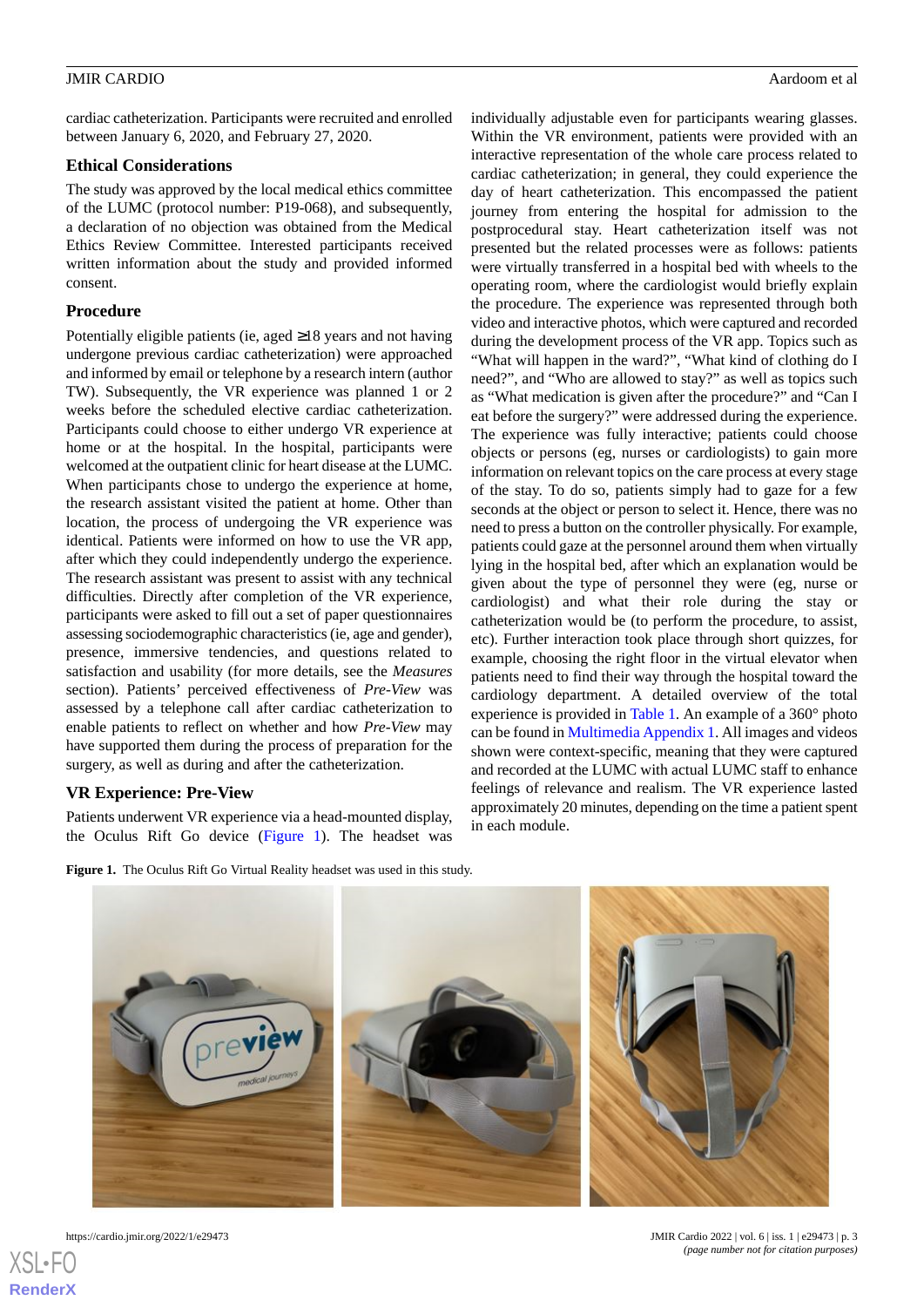<span id="page-3-0"></span>**Table 1.** Overview of the virtual reality (VR) experience.

| Virtual locations and procedures                                      | Means                        | Description                                                                                                                                                                                                                                                                                                                                                                                                                  |
|-----------------------------------------------------------------------|------------------------------|------------------------------------------------------------------------------------------------------------------------------------------------------------------------------------------------------------------------------------------------------------------------------------------------------------------------------------------------------------------------------------------------------------------------------|
| Part 1: hospital admission                                            |                              |                                                                                                                                                                                                                                                                                                                                                                                                                              |
| Hospital entrance                                                     | $P^a$ , $I^b$ , and<br>$A^c$ | The hospital's main entrance is shown, and the main menu and gaze function of the VR experience<br>are explained.                                                                                                                                                                                                                                                                                                            |
| Route to elevators                                                    | P, I, and A                  | The hospital's main hall is shown with the route to the hospital elevators being explained.                                                                                                                                                                                                                                                                                                                                  |
| Elevator entrance and ride                                            | P, I, and A                  | The elevator entrance is shown and the choice of floor leading to the nursing ward is explained.                                                                                                                                                                                                                                                                                                                             |
| Entrance of the cardiology<br>ward                                    | P, I, and A                  | The entrance of the cardiology ward is shown.                                                                                                                                                                                                                                                                                                                                                                                |
| Part 2: admission to cardiology ward and precatheterization procedure |                              |                                                                                                                                                                                                                                                                                                                                                                                                                              |
| Cardiology ward counter                                               | $V^d$                        | The user virtually walks toward the counter of the cardiology ward, where the desk clerk welcomes<br>them. The desk clerk asks for a hospital card and personal identification. Hereafter, the user<br>walks toward the entrance of the patient room.                                                                                                                                                                        |
| Patient room: photo                                                   | P, A, and I                  | An interactive photo of the patient room is shown. Users need to collect items they will need to<br>bring to the hospital (eg, clothing and phone-charger). After all items are found, the user is placed<br>in a hospital bed.                                                                                                                                                                                              |
| Patient room: videos                                                  | V                            | Two short videos are shown of a nurse and cardiologist, respectively, explaining the upcoming<br>procedures.                                                                                                                                                                                                                                                                                                                 |
| Transfer to operating room                                            | V                            | The user is virtually being transferred in a hospital bed with wheels from the cardiology nursing<br>ward to the operating room.                                                                                                                                                                                                                                                                                             |
| Part 3: operating room                                                |                              |                                                                                                                                                                                                                                                                                                                                                                                                                              |
| Operating room                                                        | P, V, and I                  | A photo is shown of the interior of the operating room containing explanations of specific devices<br>(eg, radiology equipment). After this exploration, the patient can start a video of the scrub nurse<br>and attending interventional cardiologist. They explain the upcoming procedure in general, in-<br>cluding what they will do during the procedure and what is to be expected of the procedure (eg,<br>duration). |
| Part 4: postcatheterization procedure at the cardiology nursing ward  |                              |                                                                                                                                                                                                                                                                                                                                                                                                                              |
| Patient room: inside hospital<br>bed                                  | V and P                      | A video is shown where the nurse and physician explain important aftercare issues and procedures.<br>When the video is complete, the user can freely look around in the room and choose to be dis-<br>charged when finished.                                                                                                                                                                                                 |
| <b>Discharge</b>                                                      |                              |                                                                                                                                                                                                                                                                                                                                                                                                                              |
| Exit cardiology ward                                                  | V and P                      | A short exit video shows all personnel and wishes the patient the best of luck and a healthy re-<br>covery. Hereafter, the VR experience is finished, and the user is placed outside in front of the<br>hospital.                                                                                                                                                                                                            |

<sup>b</sup>I: interactive feature.

 $\mathrm{c}_{\mathrm{A}:}$  audio.

 $dV$ : video.

#### **Measures**

#### *Presence*

 $XS$ l • FC **[RenderX](http://www.renderx.com/)**

The participants'degree of presence and immersion in the virtual environment was assessed using the Presence Questionnaire (PQ) [[29\]](#page-9-11). The PQ quantifies the amount of focus that a person expends on objects or tasks generated by a digital app—in this case, the VR app. The PQ is the most commonly used questionnaire for measuring presence [[32\]](#page-10-0). It was developed based on factors widely believed to underlie presence and was found to be highly reliable and internally consistent with the Immersive Tendencies Questionnaire (ITQ) [\[29](#page-9-11)]. It consists of 22 questions covering different elements on the level of presence, such as the degree of realism and immersion, the degree of involvement, how compelling the sense of mobility

was inside the virtual environment, and the degree of control over the virtual environment. All questions were answered on a 7-point Likert scale, with answers ranging from *not at all* to *completely*. The total scores varied between 22 and 154.

### *Immersive Tendencies*

Immersion refers to a state in which an individual experiences an environment as an integral part of it*,* thus being enveloped in it and interacting with it naturally. Immersive tendencies relate to the tendencies to become immersed or involved easily in virtual or *make-believe* situations, quantifying a person's tendency to become immersed and focused in digital environments. In this study, the ITQ was used to quantify participants' immersive tendencies [[29\]](#page-9-11). The ITQ consists of 18 questions, mostly assessing the degree of involvement and focus in common activities ("Do you ever become so involved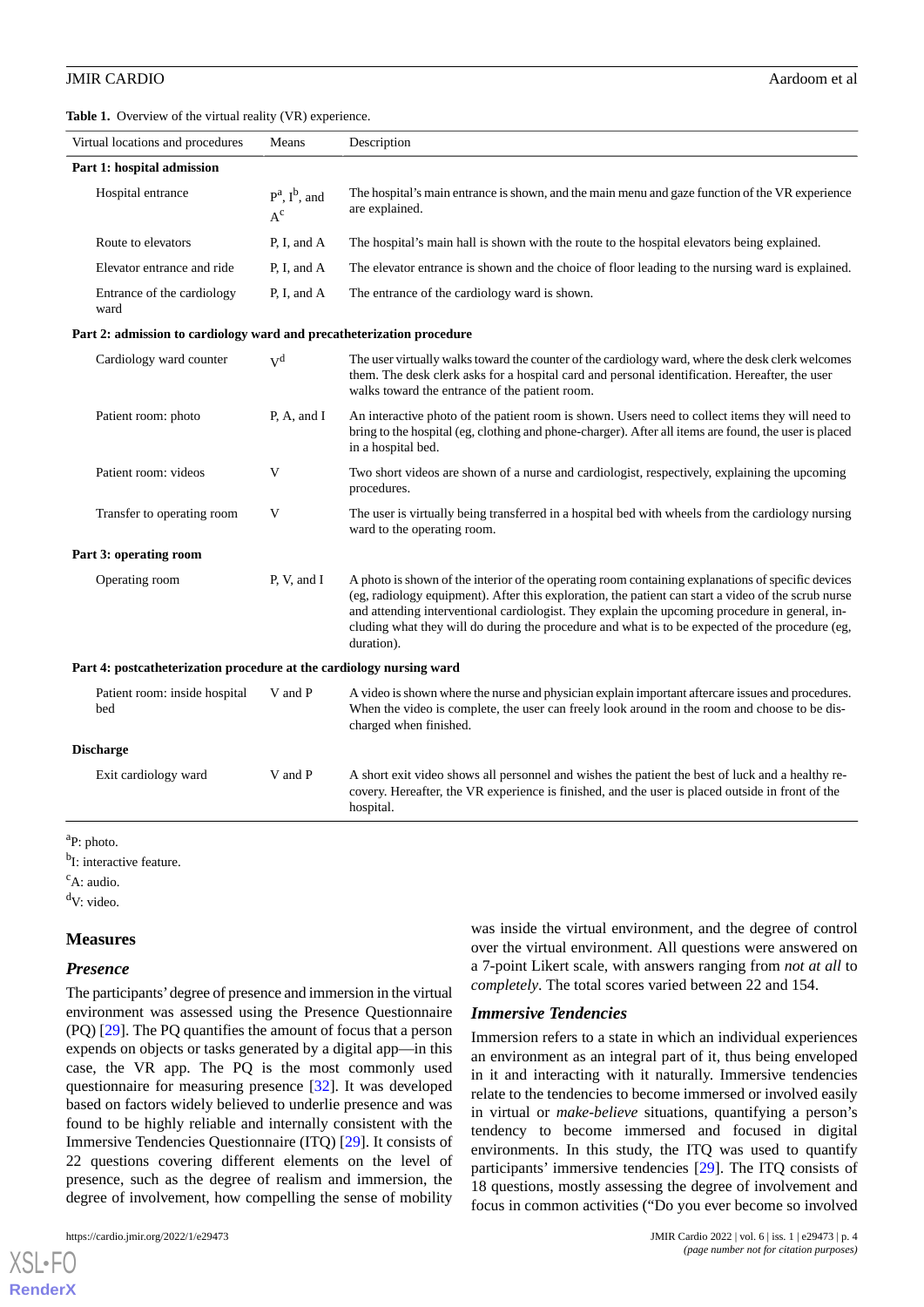in a movie that you are not aware of things happening around you?" or "When playing sports, do you become so involved in the game that you lose track of time?"). Answers were rated on a 7-point Likert scale ranging from *never/not very well* to *always/very well.* Higher cumulative scores (range, total score 18 and 126) represented a higher immersive tendency to become immersed or involved easily in the virtual situation.

### *Satisfaction*

Patient satisfaction was assessed using the Client Satisfaction Questionnaire-8 (CSQ-8) [[33\]](#page-10-1). The CSQ-8 is a short, 8-item standardized global satisfaction measure, and each item can be scored on a scale of 1 to 4, with total scores ranging from 8 to 32. The mean satisfaction level was computed for each individual. The CSQ-8 is widely used in health care studies and has good reliability and validity [\[34](#page-10-2),[35\]](#page-10-3).

Several questions were asked to further assess the satisfaction levels. First, participants were asked to rate their satisfaction with *Pre-View* on a scale of 1 (extremely dissatisfied) to 10 (extremely satisfied) and to briefly summarize and clarify their scores subsequently. Second, participants were asked to what extent *Pre-View* met their need in terms of received information on a 5-point Likert scale (1 *definitely not* to 5 *definitely*) and to briefly summarize and clarify their score subsequently. Third, participants were asked whether they experienced any discomfort or side effects when undergoing the VR experience (yes or no) and if yes, to elaborate on these.

### *Usability*

To assess the usability of *Pre-View*, participants were asked to complete the System Usability Scale (SUS) [\[36](#page-10-4)]. The SUS provides a quick and reliable tool for measuring the usability of a wide variety of products and services. It comprises a 10-item questionnaire with 5-point Likert scales ranging from *strongly agree* to *strongly disagree*. The total SUS scores ranged from 0 to 100. The SUS is a reliable and robust tool for assessing usability [[37\]](#page-10-5).

### *Perceived Effectiveness*

Participants were asked to what extent they agreed with several statements, assessing their perceived effectiveness of *Pre-View* regarding (1) feeling better informed about the care process of cardiac catheterization, (2) feeling better prepared for the care process of cardiac catheterization, and (3) reduction or prevention of potential negative psychological consequences (eg, nightmares, anxiety, and symptoms of depression) after cardiac catheterization. The answer scales ranged from 1 (*totally do not agree*) to 5 (*totally agree*).

### **Statistical Analysis**

All data were processed using SPSS (version 25). Descriptive analyses (ie, means, SDs, frequencies, and percentages) were used to describe the sociodemographic characteristics of the participants of the study population as well as to summarize the questionnaire data in terms of the measures described in the *Measures* section.

# *Results*

### **Study Population**

A total of 27 patients were approached to participate in this study, of whom 12 (44%) were interested in participating. Of the 27 patients, 1 (4%) patient dropped out of the study before undergoing the *Pre-View* because of fear of experiencing motion sickness. Furthermore, 11% (3/27) of patients were not included in the study because of cancelation of the VR appointment at the start of the COVID-19 pandemic and preventive measures that forced an early termination of study enrollment. This resulted in 30% (8/27) of patients who participated in this pilot study. Sociodemographic characteristics of each participant are shown in [Table 2](#page-4-0). The average age of the total study population was 67 (SD 7.5) years, including 75% (6/8) men and 25% (2/8) women. Half of the participants chose to undergo the VR experience at the hospital and the other half at home.

<span id="page-4-0"></span>**Table 2.** Sociodemographic characteristics and outcome descriptives of individual participants.

| Gender | Age (years) | Location | $PQa$ score | ITQ <sup>b</sup> score | $CSQ-8^c$ score | SUS <sup>d</sup> score |
|--------|-------------|----------|-------------|------------------------|-----------------|------------------------|
| Male   | 73          | Hospital | 115.0       | 42.0                   | 21.0            | 70.0                   |
| Male   | 77          | Hospital | 114.0       | 52.0                   | 27.0            | 72.5                   |
| Female | 73          | Hospital | 129.0       | 70.0                   | 29.0            | 87.5                   |
| Male   | 68          | Hospital | 137.0       | 67.0                   | 24.0            | 90.0                   |
| Male   | 60          | Home     | 116.0       | 51.0                   | 28.0            | 92.5                   |
| Male   | 69          | Home     | 130.0       | 105.0                  | 28.0            | 100.0                  |
| Female | 59          | Home     | 142.0       | 69.0                   | 31.0            | 100.0                  |
| Male   | 57          | Home     | 150.0       | 82.0                   | 29.0            | 100.0                  |

a PQ: Presence Questionnaire.

<sup>b</sup>ITQ: Immersive Tendencies Questionnaire.

<sup>c</sup>CSQ-8: Client Satisfaction Questionnaire-8.

d SUS: System Usability Scale.

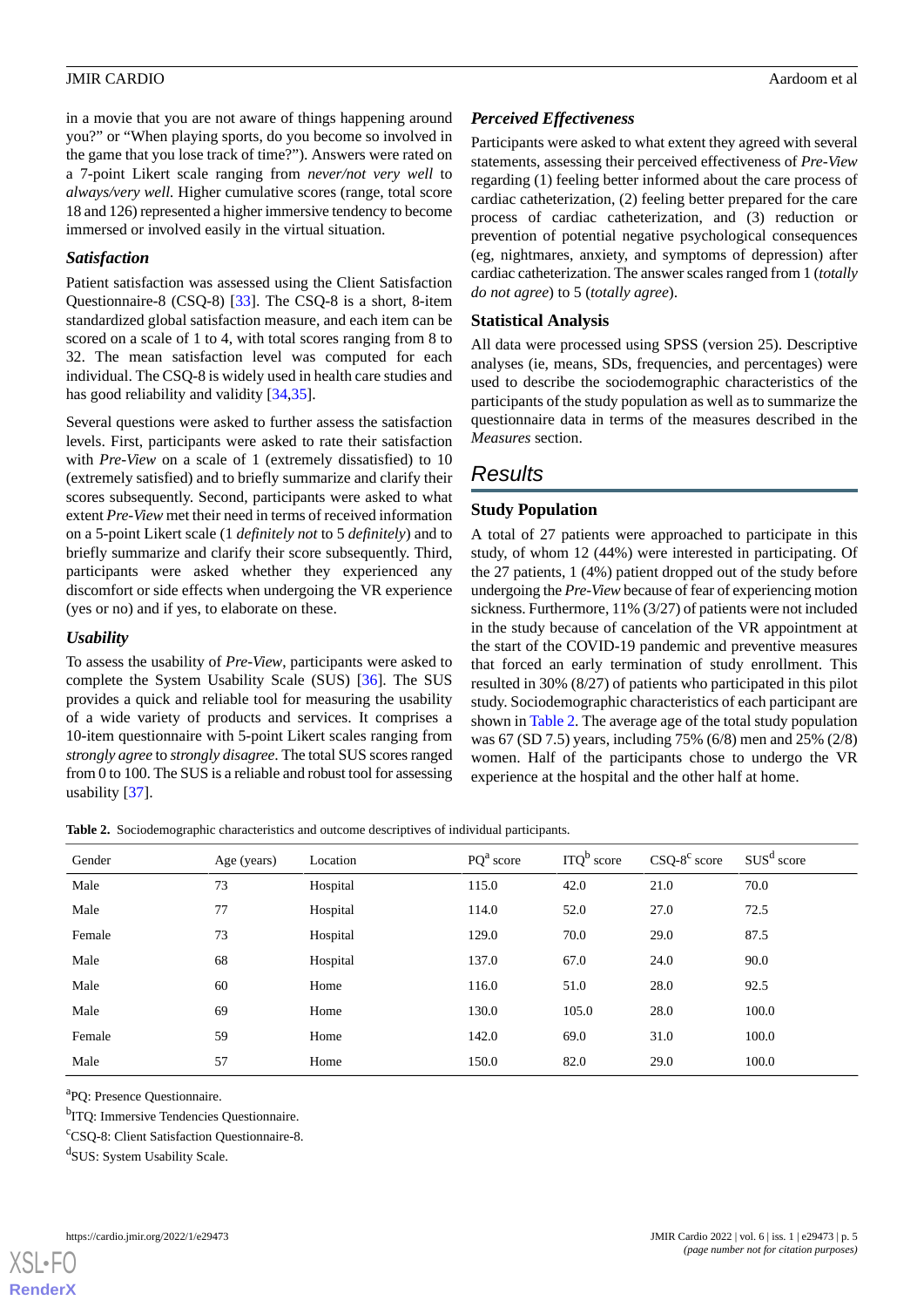### **Presence and Immersive Tendencies**

Patients reported high levels of presence in the virtual environment [\(Table 2\)](#page-4-0), with an average PQ score of 129.1 (SD 13.4). At the individual item level, items that were scored lowest were related to how much one was able to control events (mean 4.3), the extent to which the visual display quality interfered or distracted one from performing assigned tasks or required activities (mean 4.6), and how much delay one experienced between their actions and expected outcomes (mean 4.9). Items that were scored highest related to how well one could concentrate on the assigned tasks or required activities rather than on the mechanisms used to perform those tasks or activities (mean 6.8), how involved one was in the virtual environment experience (mean 6.5), and how well one could actively survey or search the virtual environment (mean 6.5).

Regarding immersive tendencies, participants showed a mean score of 76.3 (SD 20.0), indicative of above average tendency of becoming immersed or involved in virtual or *make-believe* situations. Higher levels of immersive tendencies and presence were found in those who underwent VR experience at home (PQ mean 139.8; ITQ mean 80.8) than those who underwent VR experience at the hospital (PQ mean 118.5; ITQ mean 53.8); although, patients in the hospital group were, on average,

approximately 10 years older than the home group; 73 years versus 61 years, respectively.

### **Satisfaction and Usability**

As shown in [Table 2](#page-4-0), the usability of the *Pre-View* app was well evaluated by all participants, with a mean SUS score of 89.1 (SD 12.0) on a scale of 0 to 100. Patient satisfaction as assessed by the CSQ-8 was high, with an average score of 27.1 (SD 3.2) on a scale of 8 to 32. The results of the additional assessments of participant satisfaction are shown in [Table 3](#page-6-0). These results demonstrated acceptable to good satisfaction with *Pre-View*. Positive remarks were mostly about the clear explanation and visualization of the procedure day. A patient elaborated on his score of 6 on the item "Overall, how satisfied are you with *Pre-View?*" [\(Table 3](#page-6-0)); he was not able to see all the videos during the experience because of a technical error resulting in a black screen. Also, there were 2 remarks on identifying targets for improvements. A patient had missed seeing the actual catheterization. Another patient indicated that the cardiologist in the VR experience could perhaps elaborate a little more about the diversity of complaints that one could raise, as only chest pain was stated as the reason for visiting the cardiologist. Finally, none of the participants reported side effects during or after the VR experience.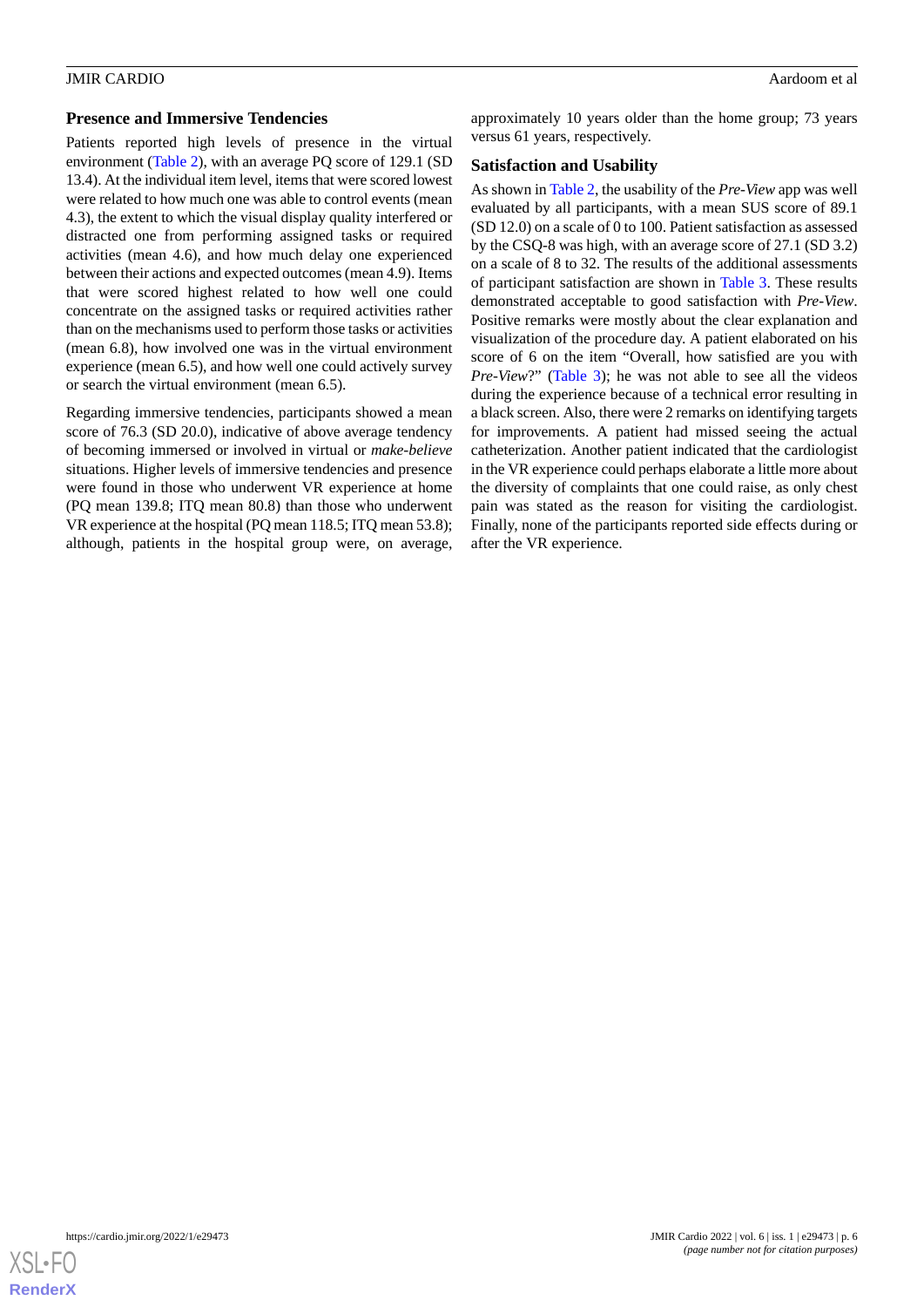### JMIR CARDIO Aardoom et al

<span id="page-6-0"></span>**Table 3.** Result in terms of satisfaction and perceived effectiveness of the virtual reality app.

| Items                                                                                                                                                                                                                              | Answer scale                                                                                                       | Values, $n$ $(\%)$ | Values, mean (SD) |  |
|------------------------------------------------------------------------------------------------------------------------------------------------------------------------------------------------------------------------------------|--------------------------------------------------------------------------------------------------------------------|--------------------|-------------------|--|
|                                                                                                                                                                                                                                    | <b>Satisfaction items</b>                                                                                          |                    |                   |  |
|                                                                                                                                                                                                                                    | Overall, how satisfied are you with Pre-View?                                                                      |                    |                   |  |
|                                                                                                                                                                                                                                    | 1=extremely dissatisfied                                                                                           | 0(0)               |                   |  |
|                                                                                                                                                                                                                                    | $\overline{c}$                                                                                                     | 0(0)               |                   |  |
|                                                                                                                                                                                                                                    | 3                                                                                                                  | 0(0)               |                   |  |
|                                                                                                                                                                                                                                    | $\overline{4}$                                                                                                     | 0(0)               |                   |  |
|                                                                                                                                                                                                                                    | 5                                                                                                                  | 0(0)               |                   |  |
|                                                                                                                                                                                                                                    | 6                                                                                                                  | 1(13)              |                   |  |
|                                                                                                                                                                                                                                    | 7                                                                                                                  | 0(0)               |                   |  |
|                                                                                                                                                                                                                                    | 8                                                                                                                  | 2(25)              |                   |  |
|                                                                                                                                                                                                                                    | 9                                                                                                                  | 3(38)              |                   |  |
|                                                                                                                                                                                                                                    | 10=extremely satisfied                                                                                             | 2(25)              |                   |  |
|                                                                                                                                                                                                                                    | To what extent did Pre-View fulfill your need in terms of information received before the cardiac catheterization? |                    | 4.5(0.5)          |  |
|                                                                                                                                                                                                                                    | $1 = not$ at all                                                                                                   | 0(0)               |                   |  |
|                                                                                                                                                                                                                                    | $2$ =not really                                                                                                    | 0(0)               |                   |  |
|                                                                                                                                                                                                                                    | 3=neutral or do not know                                                                                           | 0(0)               |                   |  |
|                                                                                                                                                                                                                                    | 4=fairly well                                                                                                      | 4(50)              |                   |  |
|                                                                                                                                                                                                                                    | 5=really well                                                                                                      | 4(50)              |                   |  |
|                                                                                                                                                                                                                                    | Have any side effects occurred while undergoing Pre-View (nausea, dizziness, headache, etc)?                       |                    | 2(0)              |  |
|                                                                                                                                                                                                                                    | $1 = yes$                                                                                                          | 0(0)               |                   |  |
|                                                                                                                                                                                                                                    | $2=no$                                                                                                             | 8 (100)            |                   |  |
|                                                                                                                                                                                                                                    | <b>Perceived effectiveness items</b>                                                                               |                    |                   |  |
|                                                                                                                                                                                                                                    | Pre-View was effective in terms of feeling better informed about the cardiac catheterization care process          |                    | 4.5(0.5)          |  |
|                                                                                                                                                                                                                                    | 1=totally disagree                                                                                                 | 0(0)               |                   |  |
|                                                                                                                                                                                                                                    | 2=disagree                                                                                                         | 0(0)               |                   |  |
|                                                                                                                                                                                                                                    | 3=neutral or do not know                                                                                           | 0(0)               |                   |  |
|                                                                                                                                                                                                                                    | $4 =$ agree                                                                                                        | 4(50)              |                   |  |
|                                                                                                                                                                                                                                    | 5=totally agree                                                                                                    | 4(50)              |                   |  |
|                                                                                                                                                                                                                                    | Pre-View was effective in terms of feeling better prepared for the care process of cardiac catheterization         |                    | 4.3(0.7)          |  |
|                                                                                                                                                                                                                                    | 1=totally disagree                                                                                                 | 0(0)               |                   |  |
|                                                                                                                                                                                                                                    | $2 =$ disagree                                                                                                     | 0(0)               |                   |  |
|                                                                                                                                                                                                                                    | 3=neutral or do not know                                                                                           | 1(13)              |                   |  |
|                                                                                                                                                                                                                                    | $4 = \text{agree}$                                                                                                 | 4(50)              |                   |  |
|                                                                                                                                                                                                                                    | 5=totally agree                                                                                                    | 3(38)              |                   |  |
| Pre-View was effective, or could potentially be effective, in terms of reducing or preventing negative psychological 4.0 (0.9)<br>consequences (eg, anxiety, nightmares, and symptoms of depression) after cardiac catheterization |                                                                                                                    |                    |                   |  |
|                                                                                                                                                                                                                                    | 1=totally disagree                                                                                                 | 0(0)               |                   |  |
|                                                                                                                                                                                                                                    | $2 =$ disagree                                                                                                     | 0(0)               |                   |  |
|                                                                                                                                                                                                                                    | 3=neutral or do not know                                                                                           | 1(13)              |                   |  |
|                                                                                                                                                                                                                                    | $4 = \text{agree}$                                                                                                 | 5(63)              |                   |  |

5=totally agree 2 (25)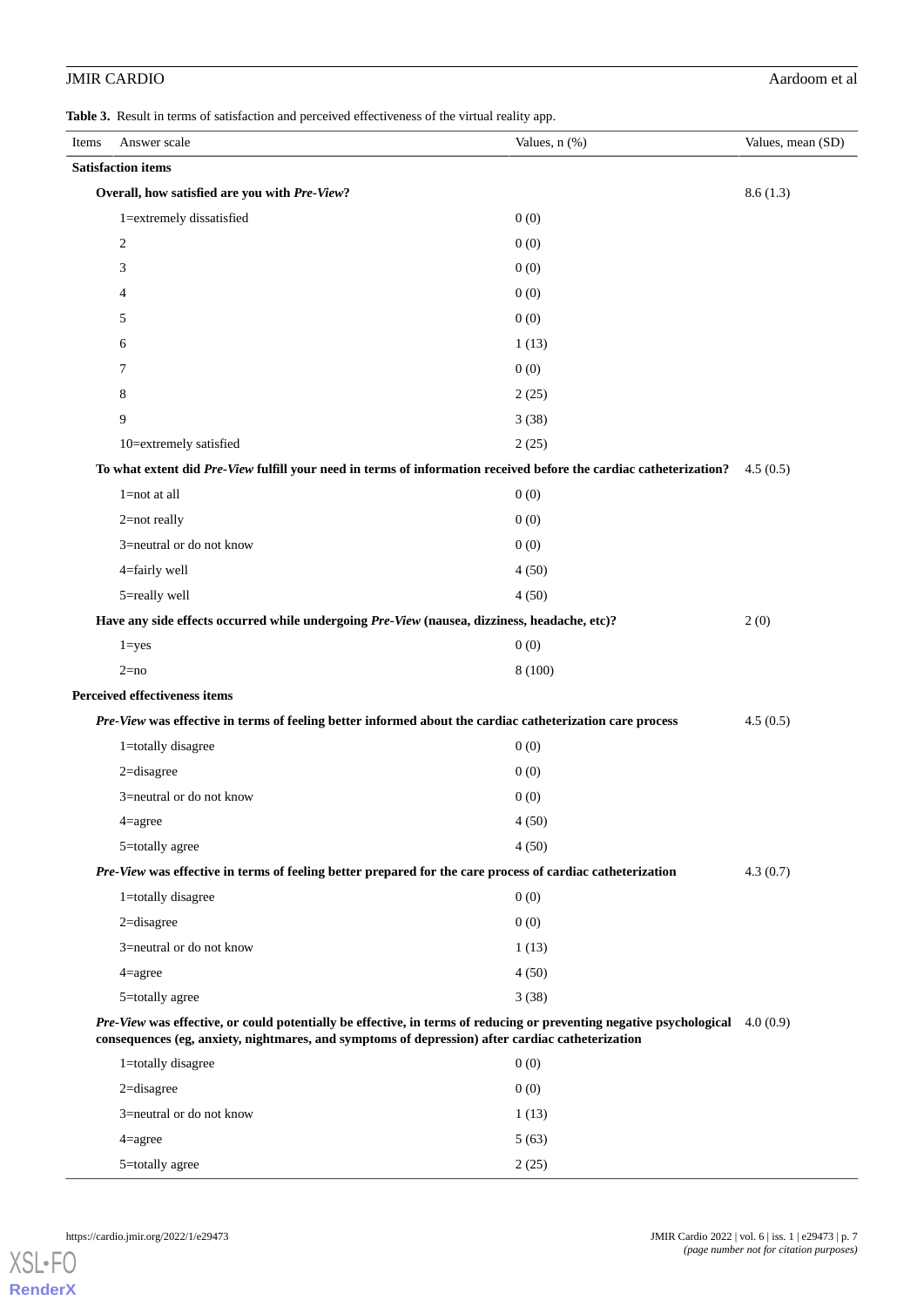When looking at usability and satisfaction scores separately for the patients who underwent *Pre-View* at home versus those who underwent *Pre-View* at the hospital, both scores were higher for the former group: 98 versus 80 for usability scores and 29 versus 25 for acceptability scores. These subgroups differed, however, not only in terms of where they underwent the VR experience but also in terms of age; those who underwent *Pre-View* at the hospital showed a higher mean age (mean 72.8 years, SD 3.7 years) than those who underwent it at home (mean 61.3 years, SD 5.3 years).

### **Perceived Effectiveness**

As presented in [Table 3,](#page-6-0) all patients agreed that *Pre-View* was effective in terms of feeling better informed about the care process of cardiac catheterization; half of the participants *totally agreed* with this statement, and the other half *agreed*. Furthermore, 7 (88%) of 8 patients agreed or totally agreed with the statement that *Pre-View* was effective in terms of feeling better prepared for the care process of cardiac catheterization. Overall, 25% (2/8) of patients who agreed elaborated: "If you know what is going to happen, you experience less stress" and "The more you know, the better." Finally, when asked whether *Pre-View* has been effective or could potentially be effective in reducing or preventing negative psychological consequences after cardiac catheterization, of the 8 patients, 2 (25%) participants *totally agreed*, 5 (63%) participants *agreed*, and 1 (13%) participant *disagreed*. The patient who disagreed elaborated as follows: "Even though you are better prepared for what is going to happen, you still do not know exactly what they are doing during the procedure. Nor does it completely remove the anxiety about what they will find, which so there is always some uncertainty." Another patient who agreed specifically remarked that even though he felt better informed and prepared, he still felt somewhat anxious and stressed before hospital admission for cardiac catheterization.

### *Discussion*

### **Principal Findings**

This pilot study investigated the feasibility, usability, and acceptability of a preoperative VR app (*Pre-View*) in the context of better informing and preparing patients for cardiac catheterization. Its feasibility was demonstrated by participants reporting high levels of presence in the virtual environment, and the VR experience was well tolerated without experiencing any side effects. Furthermore, the results indicate good user satisfaction and system usability. Finally, most participants self-reported *Pre-View* to have been effective in making them feel better informed, making them feel better prepared for the cardiac catheterization care process, and potentially reduce or prevent negative psychological consequences after cardiac catheterization.

The results of this study are promising in terms of feeling better informed about the hospital stay and corresponding elective cardiac catheterization. This is in line with previous literature suggesting that the incorporation of multimedia tools is beneficial for perceived benefits and understanding of upcoming treatments [\[16](#page-9-4)[-18](#page-9-5)]. Our results also add to the body of literature underscoring the usefulness of VR as an engaging tool for

patient education. For example, the results of a study by Pandrangi et al [[38\]](#page-10-6) showed that a VR experience modeling an abdominal aortic aneurysm for patients diagnosed with abdominal aortic aneurysm was perceived as beneficial in better understanding their health status and feeling more engaged in their health care. Another study demonstrated that patient education using VR training on radiotherapy increased knowledge and positive experiences of undergoing radiation therapy for patients with breast cancer [[39\]](#page-10-7). Hence, the results of this pilot study underscore not only the acceptability and usability of using VR as a patient educational tool but also highlight the potential of using VR as a means to better inform patients about upcoming stressful treatment processes.

The preliminary results of this study suggest that *Pre-View* is potentially effective in preventing or reducing potential negative psychological consequences after surgery, which is compatible with the existing theory and body of literature indicating the potency of using VR technology as a means to desensitize individuals to stressful future events such as combat situations, thereby supporting resilience and preventing negative psychological symptoms [\[25](#page-9-9)-[28\]](#page-9-10). Regarding hospital settings and surgery, few studies have investigated the effects of preoperative VR apps on patient outcomes. A single-blinded randomized controlled trial by Eijlers et al [[40\]](#page-10-8) investigated the effects of a child-friendly VR exposure to the operating theater on the day of children's surgery, aiming to get them familiarized with the upcoming medical procedures (eg, anesthesia procedures and transfer to the operating room) and corresponding environment. VR exposure did not have a beneficial impact on anxiety levels during anesthesia and after surgery or on the levels of postoperative pain and emergence delirium. Nevertheless, a subgroup of children who underwent more painful surgeries (ie, adenoidectomy and tonsillectomy) were significantly less often in need of rescue analgesia when having received VR exposure than those who had not. Another randomized controlled trial investigated the effects of preoperative VR experience in patients undergoing cranial and spinal surgery [[41\]](#page-10-9). In comparison to usual preoperative procedures, the VR experience was found to lead to higher patient satisfaction, better preparedness, and lower levels of stress on the day of surgery. Thus, based on the results of our pilot study and the limited available research discussed above, VR seems to be an acceptable and feasible preoperative preparation tool for use in hospital settings before medical procedures. However, further research is needed to establish its effects on both physical and psychological outcomes.

Future studies could further explore the effects of using preoperative VR experiences across different contexts (eg, type of medical procedures in different types of illnesses) and different patient demographics (eg, age, immersive tendencies, and psychological well-being status). In addition, the role of presence in patient satisfaction and outcomes may be an interesting direction for future research: Is presence a necessary precondition or moderator of patient satisfaction and outcomes in the context of preoperative VR interventions? Not feeling *present* in the virtual environment has been found to be associated with higher levels of dropout in VR treatment for anxiety disorders; however, the same review did not find an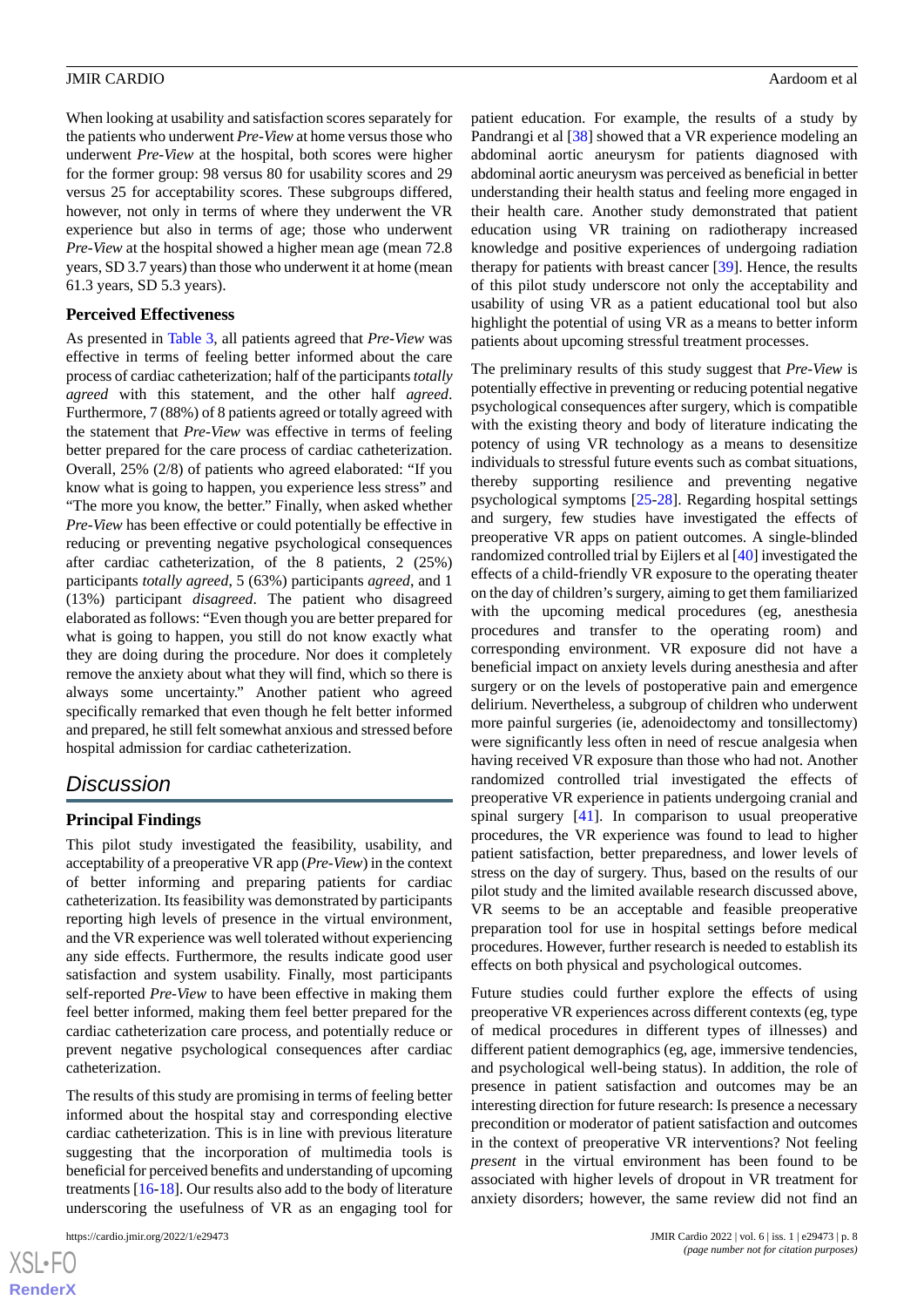effect of the degree of presence on patient outcomes [\[30](#page-9-12)]. A final interesting direction for future research is to investigate whether preoperative VR interventions can be effectively delivered via smartphones. In the literature, the feasibility of smartphone-based delivery of VR has already been demonstrated for various goals. The *Cardboard* platform by Google has been used to deliver VR experiences successfully for educational purposes [\[42](#page-10-10)] as well as in the context of a smoking cessation program [[43\]](#page-10-11). Google Cardboard is a foldout cardboard viewer that provides the structure for a head-mounted display, while the display is provided by a smartphone that can be placed inside the cardboard viewer. Such smartphone-based delivery of VR experiences is of interest because of its possibility for less costly and timely VR experiences, thereby enabling easier and broad-scale implementation as it would be more convenient for individuals to start and walk through the experience whenever and wherever they choose or prefer to.

were canceled, and elective surgeries, including cardiac catheterization, at the time of study recruitment were postponed until further notice by the hospital. This led to premature termination of patient inclusion. The study was designed to assess the feasibility, usability, and acceptability of preoperative VR experience. Hence, no definitive statements can be made about the effectiveness of the VR experience in better informing and preparing patients for their upcoming hospital admission and corresponding procedures or in reducing negative psychological consequences afterward.

### **Conclusions**

The current results provide initial support for the feasibility and acceptability of a preoperative VR app, creating a virtual experience that can support patient education and prepare patients for upcoming coronary catheterization. Further studies are needed to investigate the effects of VR as a tool to better prepare patients for medical procedures, its effectiveness in terms of reducing negative patient outcomes after such procedures, and its effects across different settings and patient populations.

### **Limitations**

The results of this pilot study should be interpreted in light of several limitations. The study sample size was small. Owing to the COVID-19 pandemic, appointments with included patients

### **Acknowledgments**

The authors would like to acknowledge Andy Jansen, the founder of *Pre-View*, for the provision of the equipment (ie, virtual reality [VR] devices and experience) and for developing the VR experience in collaboration with the company Dutch VR. We would also like to thank all hospitals and medical staff for their cooperation in developing the VR experience and all the patients involved in this study. Finally, we would like to thank Marjolein Elderhorst for her support in the design and content of the VR experience.

### <span id="page-8-7"></span>**Conflicts of Interest**

None declared.

### **Multimedia Appendix 1**

<span id="page-8-0"></span>Several examples of (360°) photos of the virtual reality experience. [[DOCX File , 2775 KB](https://jmir.org/api/download?alt_name=cardio_v6i1e29473_app1.docx&filename=8c05a57d65b510fda47117c447776656.docx)-[Multimedia Appendix 1\]](https://jmir.org/api/download?alt_name=cardio_v6i1e29473_app1.docx&filename=8c05a57d65b510fda47117c447776656.docx)

### <span id="page-8-2"></span><span id="page-8-1"></span>**References**

- 1. Cardiovascular diseases (CVDs). World Health Organization. 2021. URL: [https://www.who.int/news-room/fact-sheets/](https://www.who.int/news-room/fact-sheets/detail/cardiovascular-diseases-(cvds)) [detail/cardiovascular-diseases-\(cvds\)](https://www.who.int/news-room/fact-sheets/detail/cardiovascular-diseases-(cvds)) [accessed 2022-02-14]
- 2. Nabel EG, Braunwald E. A tale of coronary artery disease and myocardial infarction. N Engl J Med 2012;366(1):54-63. [doi: [10.1056/NEJMra1112570](http://dx.doi.org/10.1056/NEJMra1112570)] [Medline: [22216842\]](http://www.ncbi.nlm.nih.gov/entrez/query.fcgi?cmd=Retrieve&db=PubMed&list_uids=22216842&dopt=Abstract)
- <span id="page-8-6"></span>3. Tully PJ, Baker RA. Depression, anxiety, and cardiac morbidity outcomes after coronary artery bypass surgery: a contemporary and practical review. J Geriatr Cardiol 2012;9(2):197-208 [[FREE Full text](http://europepmc.org/abstract/MED/22916068)] [doi: [10.3724/SP.J.1263.2011.12221\]](http://dx.doi.org/10.3724/SP.J.1263.2011.12221) [Medline: [22916068](http://www.ncbi.nlm.nih.gov/entrez/query.fcgi?cmd=Retrieve&db=PubMed&list_uids=22916068&dopt=Abstract)]
- <span id="page-8-3"></span>4. Connolly D, McClowry S, Hayman L, Mahony L, Artman M. Posttraumatic stress disorder in children after cardiac surgery. J Pediatr 2004;144(4):480-484. [doi: [10.1016/j.jpeds.2003.12.048\]](http://dx.doi.org/10.1016/j.jpeds.2003.12.048) [Medline: [15069396\]](http://www.ncbi.nlm.nih.gov/entrez/query.fcgi?cmd=Retrieve&db=PubMed&list_uids=15069396&dopt=Abstract)
- <span id="page-8-5"></span><span id="page-8-4"></span>5. Stoll C, Schelling G, Goetz AE, Kilger E, Bayer A, Kapfhammer HP, et al. Health-related quality of life and post-traumatic stress disorder in patients after cardiac surgery and intensive care treatment. J Thorac Cardiovasc Surg 2000;120(3):505-512 [[FREE Full text](https://linkinghub.elsevier.com/retrieve/pii/S002252230066230X)] [doi: [10.1067/mtc.2000.108162\]](http://dx.doi.org/10.1067/mtc.2000.108162) [Medline: [10962412](http://www.ncbi.nlm.nih.gov/entrez/query.fcgi?cmd=Retrieve&db=PubMed&list_uids=10962412&dopt=Abstract)]
- 6. Gallo LC, Malek MJ, Gilbertson AD, Moore JL. Perceived cognitive function and emotional distress following coronary artery bypass surgery. J Behav Med 2005;28(5):433-442. [doi: [10.1007/s10865-005-9010-y](http://dx.doi.org/10.1007/s10865-005-9010-y)] [Medline: [16179981](http://www.ncbi.nlm.nih.gov/entrez/query.fcgi?cmd=Retrieve&db=PubMed&list_uids=16179981&dopt=Abstract)]
- 7. Rosenberger PH, Jokl P, Ickovics J. Psychosocial factors and surgical outcomes: an evidence-based literature review. J Am Acad Orthop Surg 2006;14(7):397-405. [doi: [10.5435/00124635-200607000-00002](http://dx.doi.org/10.5435/00124635-200607000-00002)] [Medline: [16822887\]](http://www.ncbi.nlm.nih.gov/entrez/query.fcgi?cmd=Retrieve&db=PubMed&list_uids=16822887&dopt=Abstract)
- 8. Schelling G, Richter M, Roozendaal B, Rothenhäusler HB, Krauseneck T, Stoll C, et al. Exposure to high stress in the intensive care unit may have negative effects on health-related quality-of-life outcomes after cardiac surgery. Crit Care Med 2003;31(7):1971-1980. [doi: [10.1097/01.CCM.0000069512.10544.40\]](http://dx.doi.org/10.1097/01.CCM.0000069512.10544.40) [Medline: [12847391\]](http://www.ncbi.nlm.nih.gov/entrez/query.fcgi?cmd=Retrieve&db=PubMed&list_uids=12847391&dopt=Abstract)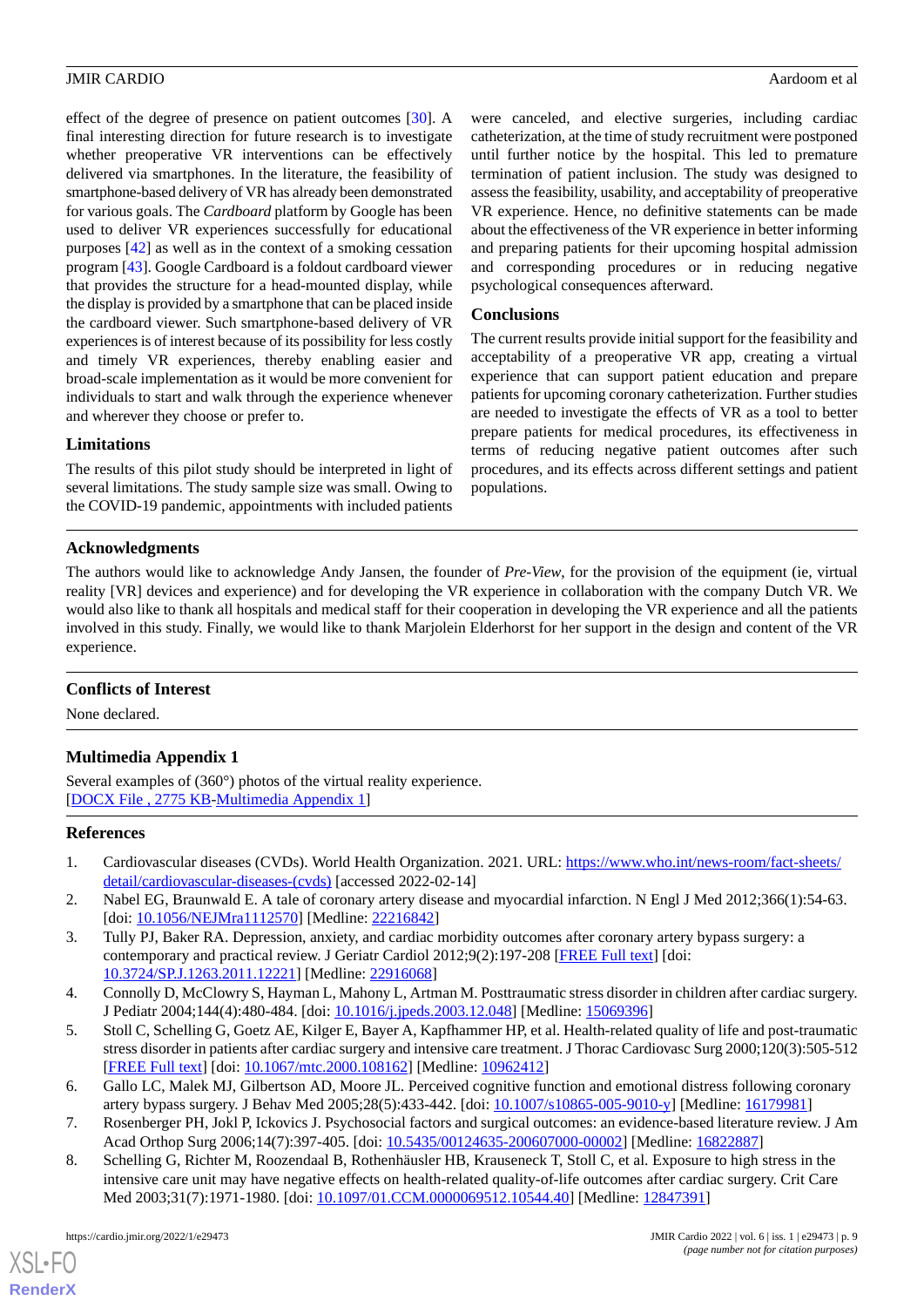- <span id="page-9-0"></span>9. Connerney I, Sloan RP, Shapiro PA, Bagiella E, Seckman C. Depression is associated with increased mortality 10 years after coronary artery bypass surgery. Psychosom Med 2010;72(9):874-881. [doi: [10.1097/PSY.0b013e3181f65fc1\]](http://dx.doi.org/10.1097/PSY.0b013e3181f65fc1) [Medline: [20841558](http://www.ncbi.nlm.nih.gov/entrez/query.fcgi?cmd=Retrieve&db=PubMed&list_uids=20841558&dopt=Abstract)]
- <span id="page-9-1"></span>10. Peterson JC, Charlson ME, Williams-Russo P, Krieger KH, Pirraglia PA, Meyers BS, et al. New postoperative depressive symptoms and long-term cardiac outcomes after coronary artery bypass surgery. Am J Geriatr Psychiatry 2002;10(2):192-198. [Medline: [11925280](http://www.ncbi.nlm.nih.gov/entrez/query.fcgi?cmd=Retrieve&db=PubMed&list_uids=11925280&dopt=Abstract)]
- <span id="page-9-2"></span>11. Asilioglu K, Celik SS. The effect of preoperative education on anxiety of open cardiac surgery patients. Patient Educ Couns 2004;53(1):65-70. [doi: [10.1016/S0738-3991\(03\)00117-4\]](http://dx.doi.org/10.1016/S0738-3991(03)00117-4) [Medline: [15062906](http://www.ncbi.nlm.nih.gov/entrez/query.fcgi?cmd=Retrieve&db=PubMed&list_uids=15062906&dopt=Abstract)]
- 12. Ramesh C, Nayak BS, Pai VB, Patil NT, George A, George LS, et al. Effect of preoperative education on postoperative outcomes among patients undergoing cardiac surgery: a systematic review and meta-analysis. J Perianesth Nurs 2017;32(6):518-29.e2. [doi: [10.1016/j.jopan.2016.11.011\]](http://dx.doi.org/10.1016/j.jopan.2016.11.011) [Medline: [29157759\]](http://www.ncbi.nlm.nih.gov/entrez/query.fcgi?cmd=Retrieve&db=PubMed&list_uids=29157759&dopt=Abstract)
- 13. Guo P, East L, Arthur A. A preoperative education intervention to reduce anxiety and improve recovery among Chinese cardiac patients: a randomized controlled trial. Int J Nurs Stud 2012;49(2):129-137. [doi: [10.1016/j.ijnurstu.2011.08.008](http://dx.doi.org/10.1016/j.ijnurstu.2011.08.008)] [Medline: [21943828](http://www.ncbi.nlm.nih.gov/entrez/query.fcgi?cmd=Retrieve&db=PubMed&list_uids=21943828&dopt=Abstract)]
- <span id="page-9-3"></span>14. Johansson K, Nuutila L, Virtanen H, Katajisto J, Salanterä S. Preoperative education for orthopaedic patients: systematic review. J Adv Nurs 2005;50(2):212-223. [doi: [10.1111/j.1365-2648.2005.03381.x\]](http://dx.doi.org/10.1111/j.1365-2648.2005.03381.x) [Medline: [15788086\]](http://www.ncbi.nlm.nih.gov/entrez/query.fcgi?cmd=Retrieve&db=PubMed&list_uids=15788086&dopt=Abstract)
- <span id="page-9-4"></span>15. Ronco M, Iona L, Fabbro C, Bulfone G, Palese A. Patient education outcomes in surgery: a systematic review from 2004 to 2010. Int J Evid Based Healthc 2012;10(4):309-323. [doi: [10.1111/j.1744-1609.2012.00286.x](http://dx.doi.org/10.1111/j.1744-1609.2012.00286.x)] [Medline: [23173656\]](http://www.ncbi.nlm.nih.gov/entrez/query.fcgi?cmd=Retrieve&db=PubMed&list_uids=23173656&dopt=Abstract)
- 16. Huber J, Ihrig A, Yass M, Bruckner T, Peters T, Huber CG, et al. Multimedia support for improving preoperative patient education: a randomized controlled trial using the example of radical prostatectomy. Ann Surg Oncol 2013;20(1):15-23. [doi: [10.1245/s10434-012-2536-7](http://dx.doi.org/10.1245/s10434-012-2536-7)] [Medline: [22851045\]](http://www.ncbi.nlm.nih.gov/entrez/query.fcgi?cmd=Retrieve&db=PubMed&list_uids=22851045&dopt=Abstract)
- <span id="page-9-5"></span>17. Gautschi OP, Stienen MN, Hermann C, Cadosch D, Fournier JY, Hildebrandt G. Web-based audiovisual patient information system--a study of preoperative patient information in a neurosurgical department. Acta Neurochir (Wien) 2010;152(8):1337-1341. [doi: [10.1007/s00701-010-0663-0\]](http://dx.doi.org/10.1007/s00701-010-0663-0) [Medline: [20419459](http://www.ncbi.nlm.nih.gov/entrez/query.fcgi?cmd=Retrieve&db=PubMed&list_uids=20419459&dopt=Abstract)]
- <span id="page-9-6"></span>18. Sørlie T, Busund R, Sexton J, Sexton H, Sørlie D. Video information combined with individualized information sessions: effects upon emotional well-being following coronary artery bypass surgery--a randomized trial. Patient Educ Couns 2007;65(2):180-188. [doi: [10.1016/j.pec.2006.07.006](http://dx.doi.org/10.1016/j.pec.2006.07.006)] [Medline: [16959466](http://www.ncbi.nlm.nih.gov/entrez/query.fcgi?cmd=Retrieve&db=PubMed&list_uids=16959466&dopt=Abstract)]
- <span id="page-9-7"></span>19. Ibanez B, James S, Agewall S, Antunes MJ, Bucciarelli-Ducci C, Bueno H, ESC Scientific Document Group. 2017 ESC guidelines for the management of acute myocardial infarction in patients presenting with ST-segment elevation: the task force for the management of acute myocardial infarction in patients presenting with ST-segment elevation of the European Society of Cardiology (ESC). Eur Heart J 2018;39(2):119-177. [doi: [10.1093/eurheartj/ehx393](http://dx.doi.org/10.1093/eurheartj/ehx393)] [Medline: [28886621](http://www.ncbi.nlm.nih.gov/entrez/query.fcgi?cmd=Retrieve&db=PubMed&list_uids=28886621&dopt=Abstract)]
- 20. Botella C, Fernández-Álvarez J, Guillén V, García-Palacios A, Baños R. Recent progress in virtual reality exposure therapy for phobias: a systematic review. Curr Psychiatry Rep 2017;19(7):42. [doi: [10.1007/s11920-017-0788-4](http://dx.doi.org/10.1007/s11920-017-0788-4)] [Medline: [28540594\]](http://www.ncbi.nlm.nih.gov/entrez/query.fcgi?cmd=Retrieve&db=PubMed&list_uids=28540594&dopt=Abstract)
- 21. Gerardi M, Cukor J, Difede J, Rizzo A, Rothbaum BO. Virtual reality exposure therapy for post-traumatic stress disorder and other anxiety disorders. Curr Psychiatry Rep 2010;12(4):298-305. [doi: [10.1007/s11920-010-0128-4](http://dx.doi.org/10.1007/s11920-010-0128-4)] [Medline: [20535592](http://www.ncbi.nlm.nih.gov/entrez/query.fcgi?cmd=Retrieve&db=PubMed&list_uids=20535592&dopt=Abstract)]
- <span id="page-9-8"></span>22. Gonçalves R, Pedrozo AL, Coutinho ES, Figueira I, Ventura P. Efficacy of virtual reality exposure therapy in the treatment of PTSD: a systematic review. PLoS One 2012;7(12):e48469 [\[FREE Full text\]](https://dx.plos.org/10.1371/journal.pone.0048469) [doi: [10.1371/journal.pone.0048469\]](http://dx.doi.org/10.1371/journal.pone.0048469) [Medline: [23300515](http://www.ncbi.nlm.nih.gov/entrez/query.fcgi?cmd=Retrieve&db=PubMed&list_uids=23300515&dopt=Abstract)]
- <span id="page-9-9"></span>23. Meyerbröker K, Emmelkamp PM. Virtual reality exposure therapy in anxiety disorders: a systematic review of process-and-outcome studies. Depress Anxiety 2010;27(10):933-944. [doi: [10.1002/da.20734\]](http://dx.doi.org/10.1002/da.20734) [Medline: [20734361\]](http://www.ncbi.nlm.nih.gov/entrez/query.fcgi?cmd=Retrieve&db=PubMed&list_uids=20734361&dopt=Abstract)
- 24. Parsons TD, Rizzo AA. Affective outcomes of virtual reality exposure therapy for anxiety and specific phobias: a meta-analysis. J Behav Ther Exp Psychiatry 2008;39(3):250-261. [doi: [10.1016/j.jbtep.2007.07.007](http://dx.doi.org/10.1016/j.jbtep.2007.07.007)] [Medline: [17720136](http://www.ncbi.nlm.nih.gov/entrez/query.fcgi?cmd=Retrieve&db=PubMed&list_uids=17720136&dopt=Abstract)]
- 25. Hourani L, Kizakevich P, Hubal R, Spira J, Strange L, Holiday D, et al. Predeployment stress inoculation training for primary prevention of combat-related stress disorders. J Cyber Ther Rehabil 2011;4(1):101-117.
- <span id="page-9-10"></span>26. Rizzo AS, Shilling R. Clinical virtual reality tools to advance the prevention, assessment, and treatment of PTSD. Eur J Psychotraumatol 2017;8(sup5):1414560 [\[FREE Full text\]](http://europepmc.org/abstract/MED/29372007) [doi: [10.1080/20008198.2017.1414560](http://dx.doi.org/10.1080/20008198.2017.1414560)] [Medline: [29372007\]](http://www.ncbi.nlm.nih.gov/entrez/query.fcgi?cmd=Retrieve&db=PubMed&list_uids=29372007&dopt=Abstract)
- <span id="page-9-12"></span><span id="page-9-11"></span>27. Stetz MC, Thomas ML, Russo MB, Stetz TA, Wildzunas RM, McDonald JJ, et al. Stress, mental health, and cognition: a brief review of relationships and countermeasures. Aviat Space Environ Med 2007;78(5 Suppl):B252-B260. [Medline: [17547326](http://www.ncbi.nlm.nih.gov/entrez/query.fcgi?cmd=Retrieve&db=PubMed&list_uids=17547326&dopt=Abstract)]
- <span id="page-9-13"></span>28. Wiederhold BK, Wiederhold MD. Virtual reality for posttraumatic stress disorder and stress inoculation training. J Cyber Ther Rehabil 2008;1(1):23-35. [doi: [10.1007/978-1-4899-8023-6\\_10](http://dx.doi.org/10.1007/978-1-4899-8023-6_10)]
- 29. Witmer BG, Singer MJ. Measuring presence in virtual environments: a presence questionnaire. Presence (Camb) 1998;7(3):225-240. [doi: [10.1162/105474698565686\]](http://dx.doi.org/10.1162/105474698565686)
- 30. Krijn M, Emmelkamp PM, Olafsson RP, Biemond R. Virtual reality exposure therapy of anxiety disorders: a review. Clin Psychol Rev 2004;24(3):259-281. [doi: [10.1016/j.cpr.2004.04.001](http://dx.doi.org/10.1016/j.cpr.2004.04.001)] [Medline: [15245832](http://www.ncbi.nlm.nih.gov/entrez/query.fcgi?cmd=Retrieve&db=PubMed&list_uids=15245832&dopt=Abstract)]
- 31. Wiederhold BK, Wiederhold MD. The effect of presence on virtual reality treatment. In: Wiederhold BK, Wiederhold MD, editors. Virtual reality therapy for anxiety disorders: advances in evaluation and treatment. Washington, D.C: American Psychological Association; 2005:77-86.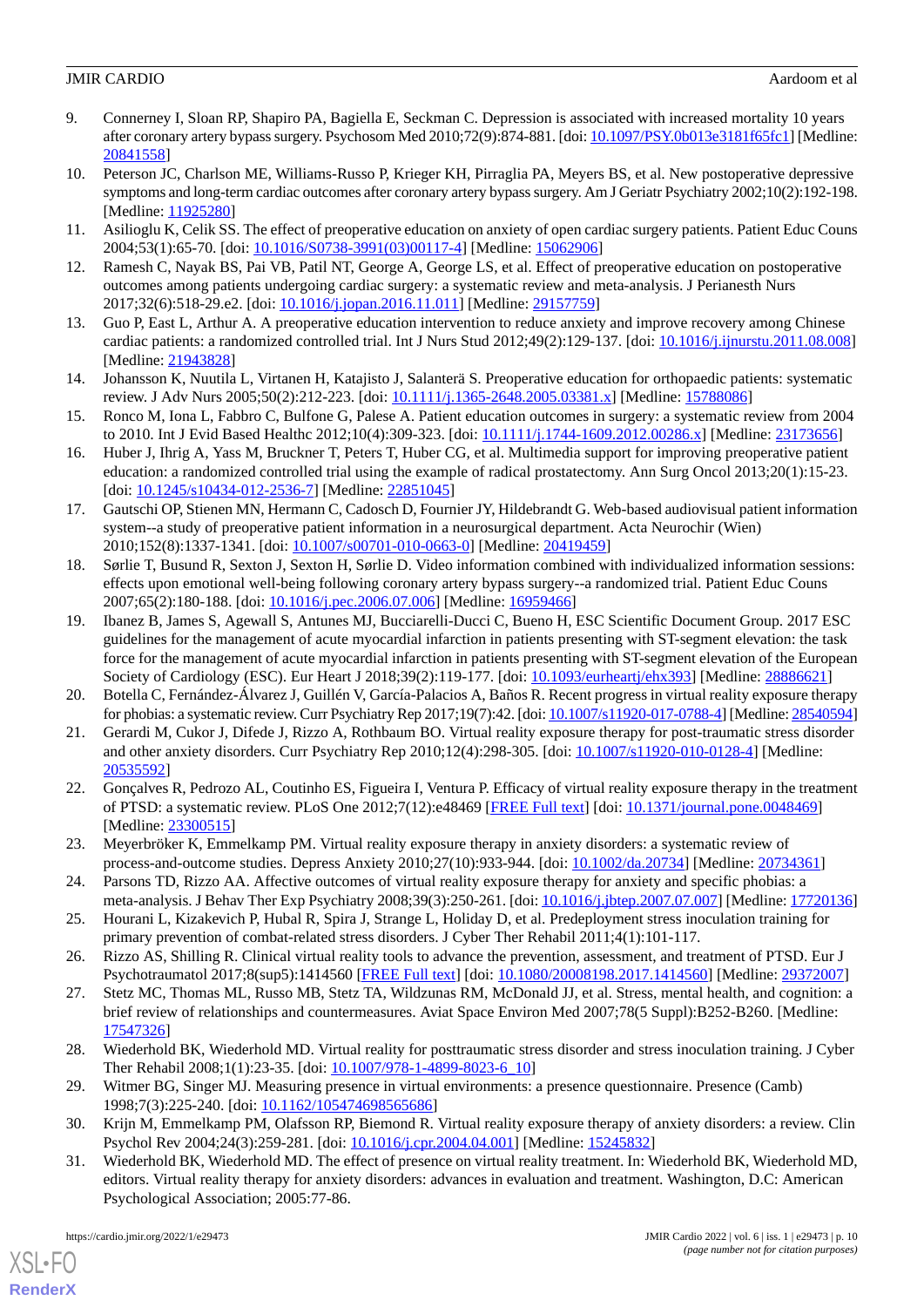- <span id="page-10-0"></span>32. Grassini S, Laumann K. Questionnaire measures and physiological correlates of presence: a systematic review. Front Psychol 2020;11:349 [\[FREE Full text\]](https://doi.org/10.3389/fpsyg.2020.00349) [doi: [10.3389/fpsyg.2020.00349](http://dx.doi.org/10.3389/fpsyg.2020.00349)] [Medline: [32265769\]](http://www.ncbi.nlm.nih.gov/entrez/query.fcgi?cmd=Retrieve&db=PubMed&list_uids=32265769&dopt=Abstract)
- <span id="page-10-2"></span><span id="page-10-1"></span>33. Larsen DL, Attkisson C, Hargreaves WA, Nguyen TD. Assessment of client/patient satisfaction: development of a general scale. Eval Program Plann 1979;2(3):197-207. [doi: [10.1016/0149-7189\(79\)90094-6\]](http://dx.doi.org/10.1016/0149-7189(79)90094-6) [Medline: [10245370\]](http://www.ncbi.nlm.nih.gov/entrez/query.fcgi?cmd=Retrieve&db=PubMed&list_uids=10245370&dopt=Abstract)
- 34. Attkisson CC, Zwick R. The client satisfaction questionnaire. Psychometric properties and correlations with service utilization and psychotherapy outcome. Eval Program Plann 1982;5(3):233-237. [doi: [10.1016/0149-7189\(82\)90074-x\]](http://dx.doi.org/10.1016/0149-7189(82)90074-x) [Medline: [10259963](http://www.ncbi.nlm.nih.gov/entrez/query.fcgi?cmd=Retrieve&db=PubMed&list_uids=10259963&dopt=Abstract)]
- <span id="page-10-4"></span><span id="page-10-3"></span>35. De Wilde EF, Hendriks VM. The Client Satisfaction Questionnaire: psychometric properties in a Dutch addict population. Eur Addict Res 2005;11(4):157-162. [doi: [10.1159/000086396\]](http://dx.doi.org/10.1159/000086396) [Medline: [16110221\]](http://www.ncbi.nlm.nih.gov/entrez/query.fcgi?cmd=Retrieve&db=PubMed&list_uids=16110221&dopt=Abstract)
- <span id="page-10-5"></span>36. Brooke J. SUS: a 'quick and dirty' usability scale. In: Jordan PW, Thomas B, McClelland IL, Weerdmeester B, editors. Usability evaluation in industry. London, UK: Taylor and Francis; 1996:189-194.
- <span id="page-10-6"></span>37. Bangor A, Kortum PT, Miller JT. An empirical evaluation of the system usability scale. Int J Hum-Comput Interact 2008;24(6):574-594. [doi: [10.1080/10447310802205776\]](http://dx.doi.org/10.1080/10447310802205776)
- <span id="page-10-7"></span>38. Pandrangi VC, Gaston B, Appelbaum NP, Albuquerque Jr FC, Levy MM, Larson RA. The application of virtual reality in patient education. Ann Vasc Surg 2019;59:184-189. [doi: [10.1016/j.avsg.2019.01.015\]](http://dx.doi.org/10.1016/j.avsg.2019.01.015) [Medline: [31009725\]](http://www.ncbi.nlm.nih.gov/entrez/query.fcgi?cmd=Retrieve&db=PubMed&list_uids=31009725&dopt=Abstract)
- <span id="page-10-8"></span>39. Jimenez YA, Cumming S, Wang W, Stuart K, Thwaites DI, Lewis SJ. Patient education using virtual reality increases knowledge and positive experience for breast cancer patients undergoing radiation therapy. Support Care Cancer 2018;26(8):2879-2888. [doi: [10.1007/s00520-018-4114-4\]](http://dx.doi.org/10.1007/s00520-018-4114-4) [Medline: [29536200](http://www.ncbi.nlm.nih.gov/entrez/query.fcgi?cmd=Retrieve&db=PubMed&list_uids=29536200&dopt=Abstract)]
- <span id="page-10-9"></span>40. Eijlers R, Dierckx B, Staals LM, Berghmans JM, van der Schroeff MP, Strabbing EM, et al. Virtual reality exposure before elective day care surgery to reduce anxiety and pain in children: a randomised controlled trial. Eur J Anaesthesiol 2019;36(10):728-737 [[FREE Full text](http://europepmc.org/abstract/MED/31356373)] [doi: [10.1097/EJA.0000000000001059\]](http://dx.doi.org/10.1097/EJA.0000000000001059) [Medline: [31356373\]](http://www.ncbi.nlm.nih.gov/entrez/query.fcgi?cmd=Retrieve&db=PubMed&list_uids=31356373&dopt=Abstract)
- <span id="page-10-10"></span>41. Bekelis K, Calnan D, Simmons N, MacKenzie TA, Kakoulides G. Effect of an immersive preoperative virtual reality experience on patient reported outcomes: a randomized controlled trial. Ann Surg 2017;265(6):1068-1073. [doi: [10.1097/SLA.0000000000002094](http://dx.doi.org/10.1097/SLA.0000000000002094)] [Medline: [27906757\]](http://www.ncbi.nlm.nih.gov/entrez/query.fcgi?cmd=Retrieve&db=PubMed&list_uids=27906757&dopt=Abstract)
- <span id="page-10-11"></span>42. Ray AB, Deb S. Smartphone based virtual reality systems in classroom teaching — a study on the effects of learning outcome. In: IEEE 8th International Conference on Technology for Education. 2016 Presented at: T4E '16; December 2-4, 2016; Mumbai, India p. 68-71. [doi: [10.1109/t4e.2016.022\]](http://dx.doi.org/10.1109/t4e.2016.022)
- 43. Goldenhersch E, Thrul J, Ungaretti J, Rosencovich N, Waitman C, Ceberio MR. Virtual reality smartphone-based intervention for smoking cessation: pilot randomized controlled trial on initial clinical efficacy and adherence. J Med Internet Res 2020;22(7):e17571 [\[FREE Full text](https://www.jmir.org/2020/7/e17571/)] [doi: [10.2196/17571\]](http://dx.doi.org/10.2196/17571) [Medline: [32723722\]](http://www.ncbi.nlm.nih.gov/entrez/query.fcgi?cmd=Retrieve&db=PubMed&list_uids=32723722&dopt=Abstract)

### **Abbreviations**

**CSQ-8:** Client Satisfaction Questionnaire-8 **ITQ:** Immersive Tendencies Questionnaire **LUMC:** Leiden University Medical Center **PQ:** Presence Questionnaire **PTSD:** posttraumatic stress disorder **SIT:** stress inoculation training **SUS:** System Usability Scale **VR:** virtual reality

*Edited by T Leung; submitted 08.04.21; peer-reviewed by E Goldenhersch, M Engelen, J Urlings; comments to author 29.05.21; revised version received 30.07.21; accepted 29.12.21; published 22.02.22*

*Please cite as: Aardoom JJ, Hilt AD, Woudenberg T, Chavannes NH, Atsma DE A Preoperative Virtual Reality App for Patients Scheduled for Cardiac Catheterization: Pre–Post Questionnaire Study Examining Feasibility, Usability, and Acceptability JMIR Cardio 2022;6(1):e29473 URL: <https://cardio.jmir.org/2022/1/e29473> doi: [10.2196/29473](http://dx.doi.org/10.2196/29473) PMID:*

©Jiska J Aardoom, Alexander D Hilt, Tamar Woudenberg, Niels H Chavannes, Douwe E Atsma. Originally published in JMIR Cardio (https://cardio.jmir.org), 22.02.2022. This is an open-access article distributed under the terms of the Creative Commons Attribution License (https://creativecommons.org/licenses/by/4.0/), which permits unrestricted use, distribution, and reproduction